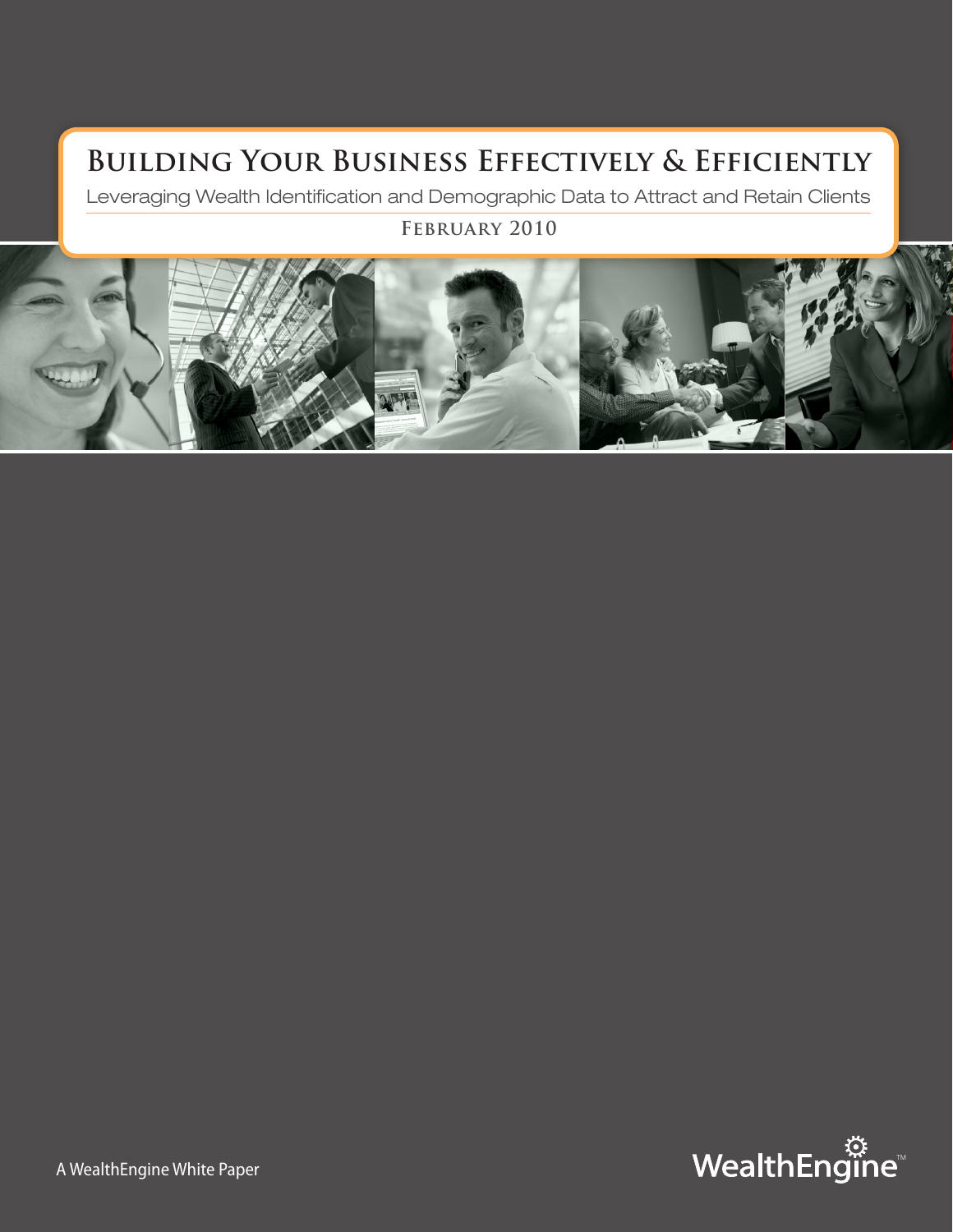## Background at the Forefront: Leveraging Demographics to Gain and Retain Wealthy Clients

*This paper seeks to: 1) explore the business development value of understanding the complete wealth and demographic profile of your clients and prospective clients, 2) offer considerations for more efficient methods of prospecting and, 3) introduce effective prospecting tools.* With the market turbulence of the past year, an increasing number of wealthy Americans are turning to financial advisors for help in recovering from double-digit losses in their portfolios. At the same time, many of these advisors are facing a rising wave of discontent from their affluent clients.

> For the first time in many years, a significant number of wealthy individuals and families may be seriously considering adding or switching financial advisors. And the advisors who ultimately win this business will be those who work to understand what drives these prospects and how to turn their issues, challenges and concerns into business-winning opportunities.

Not surprisingly, a growing percentage of wealthy Americans are worried about their financial security. According to a March 2009 Phoenix Companies survey of 1600 wealthy individuals, in 2009 only 36% of wealthy Americans believed that they were very financially secure, compared to 48% in 2007.<sup>1</sup> Seventeen percent were optimistic about their financial future, a drop from 34% in 2007. These concerns spilled over into their evaluation of specific lifestage planning goals. In 2009, 45% were worried about outliving their retirement nest eggs, compared to 36% in 2007, and less than half of 2009's respondents were confident that their 529 plan would provide adequate funding for their children's college expenses. An Atmosphere of Concern



Source: The Phoenix Companies, *Phoenix Wealth Survey*, March 2009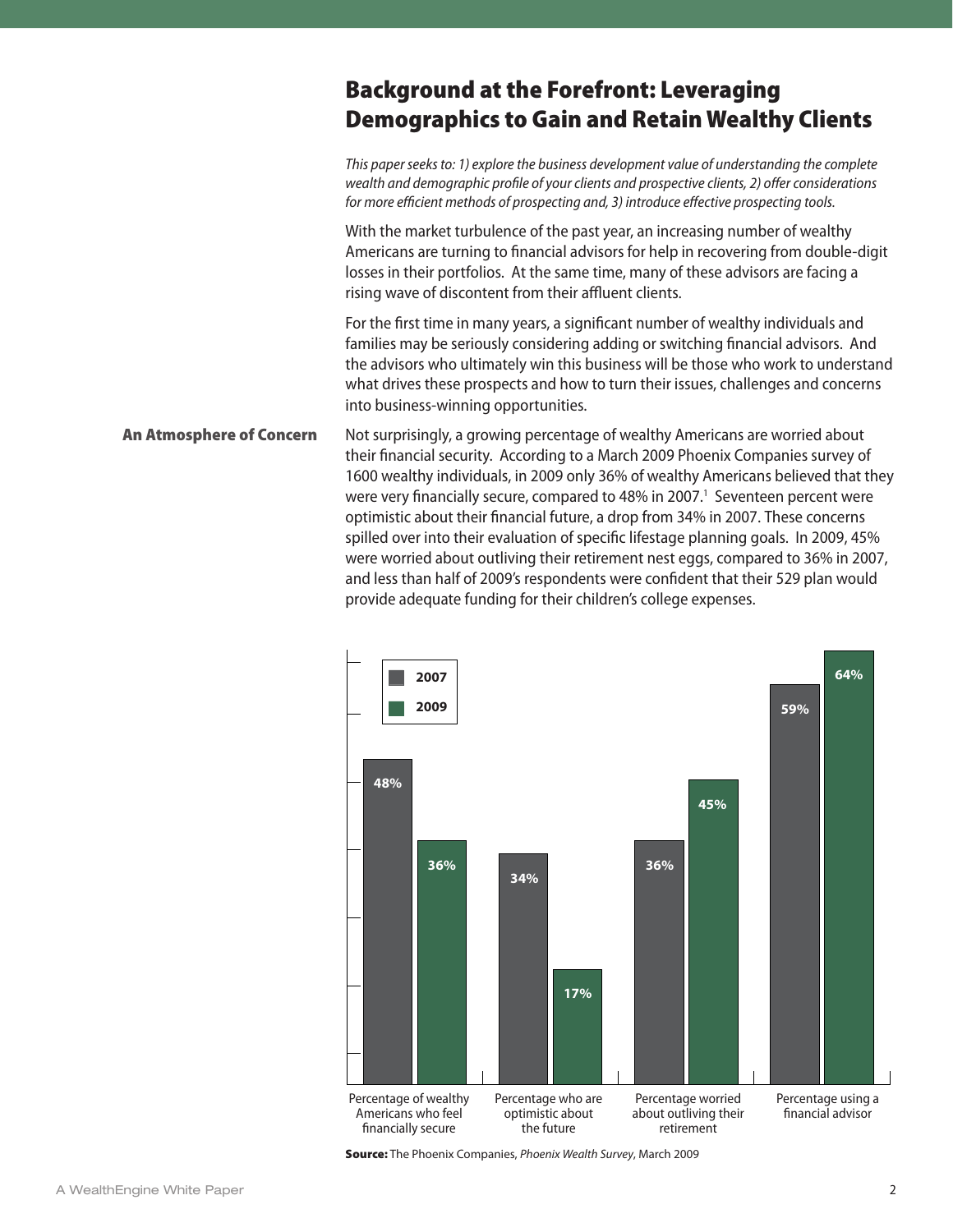| <b>Mixed News for Advisors</b>                                      | These concerns are creating new opportunities for financial professionals.<br>According to the Phoenix survey, the percentage of clients using a financial advisor<br>rose from 59% in 2007 to 64% in 2009. And according to a study conducted by<br>HNW and Forbes last year, 79% of high net-worth respondents had no intention<br>of changing advisors in 2009. <sup>2</sup> That's good news, of course, for those advisors that<br>have a solid base of close, long-time clients. |              |  |  |
|---------------------------------------------------------------------|----------------------------------------------------------------------------------------------------------------------------------------------------------------------------------------------------------------------------------------------------------------------------------------------------------------------------------------------------------------------------------------------------------------------------------------------------------------------------------------|--------------|--|--|
|                                                                     | Yet, there are also significant signs of dissatisfaction. A 2009 Spectrem Group survey<br>of affluent investors found that only 36% were satisfied with the performance<br>results delivered by investment advisors. <sup>3</sup> And 28% of the Phoenix Survey<br>respondents indicated that they were either looking for a new advisor or seriously<br>considering switching advisors.                                                                                               |              |  |  |
|                                                                     | For these nearly one-third of wealthy Americans who are contemplating changing<br>advisors, performance alone is not the only source of dissatisfaction. An informal<br>survey of affluent individuals conducted by Briskin Consulting in the summer of<br>2009 revealed the following about why advisors' clients were considering a change:                                                                                                                                          |              |  |  |
| <b>Survey participants indicated that</b>                           | They were unhappy with the level of service their advisor was providing                                                                                                                                                                                                                                                                                                                                                                                                                | 91%          |  |  |
| they would only consider switching<br><b>Financial Advisors if:</b> | They were dissatisfied with the business or governance practices of the<br>advisor's wealth management firm or broker-dealer                                                                                                                                                                                                                                                                                                                                                           | 78%          |  |  |
|                                                                     | The advisor left the firm or the firm assigned the client to a new advisor                                                                                                                                                                                                                                                                                                                                                                                                             | 73%          |  |  |
|                                                                     | They reached a time of change in their lives where they needed advice,<br>products or services that their current advisor wasn't providing                                                                                                                                                                                                                                                                                                                                             | 58%          |  |  |
|                                                                     | They were dissatisfied with investment performance                                                                                                                                                                                                                                                                                                                                                                                                                                     | 52%          |  |  |
|                                                                     | Source: Briskin Consulting, 2009<br>Advisors who wish to win clients therefore need to know ahead of time which of<br>these concerns is creating dissatisfaction and be prepared to offer value-added<br>advice and insights that can compel these wealthy individuals to consider the<br>services of a new advisor. This requires a keen awareness of the demographics<br>and lifestage triggers that are likely to drive this decision-making process.                               |              |  |  |
| <b>Women are Active Financial</b><br><b>Decision-Makers</b>         | Financial advisors have traditionally focused their client cultivation efforts on<br>wealthy men, a strategy that ignores the growing influence of women over family<br>financial decisions. According to a recent study published by Wilmington Trust, two-<br>thirds of women in affluent households consider themselves active participants in<br>managing their family's assets, and 90% see themselves as creators or co-creators of<br>this wealth. <sup>4</sup>                 |              |  |  |
|                                                                     | A January 2010 Pew Research Center survey which polled U.S.-born 30- to 44-<br>year olds supports this thesis. In 1970, 4% of husbands made less money than<br>their wives. In 2007, this figure rose to 22%, reflecting the increasing numbers of<br>educated women who have entered into the workforce and achieved high levels of<br>professional success during this timeframe. <sup>5</sup>                                                                                       |              |  |  |
| <b>Percentage of husbands who</b><br>earn less than their wives     | 4%                                                                                                                                                                                                                                                                                                                                                                                                                                                                                     | 1970<br>2007 |  |  |

**22%**

Source: Pew Research Center, Women, Men, and the New Economics of Marriage, January 2010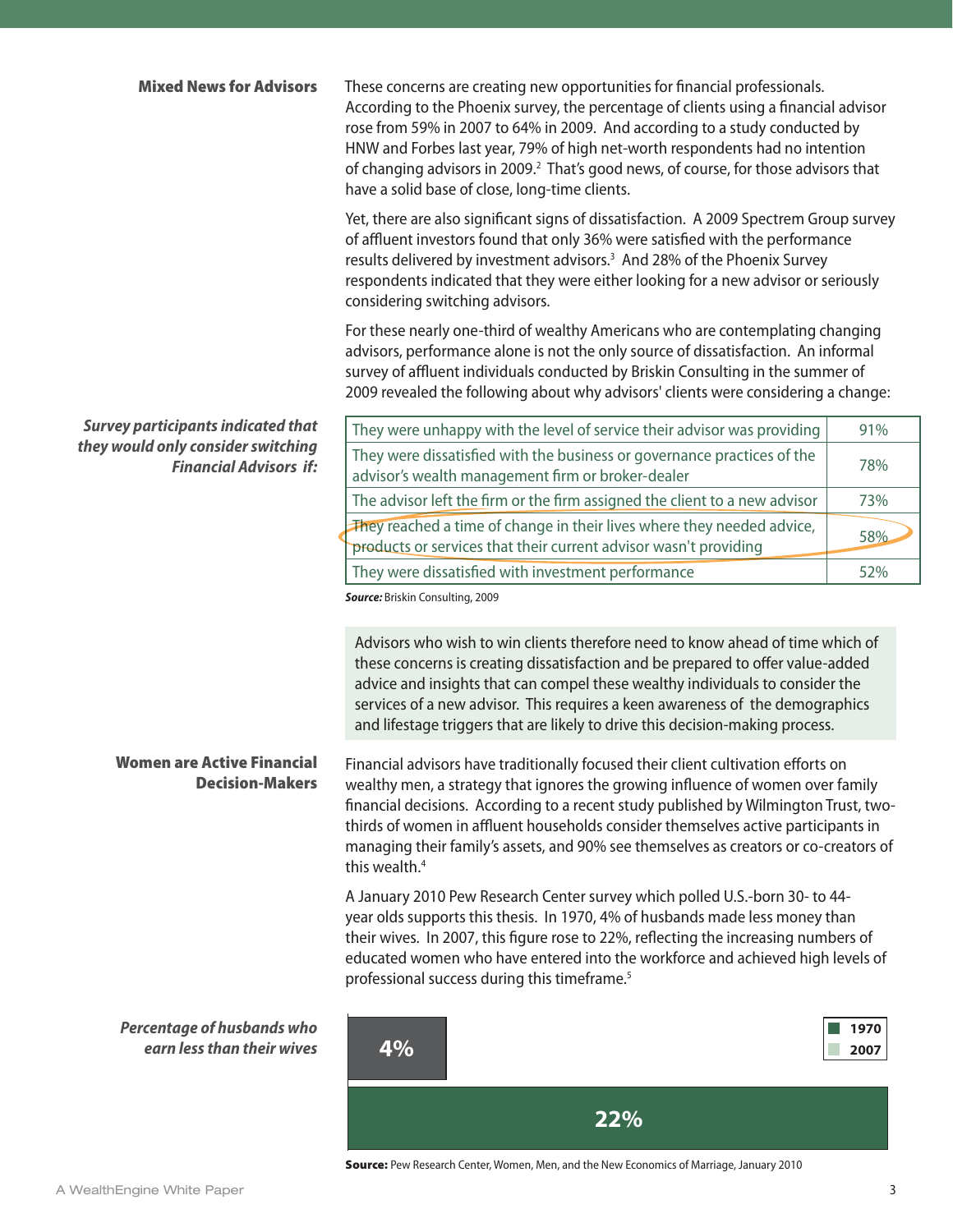|                                                             | Women also have different perceptions of the role financial advisors play in<br>managing their wealth. While men are more focused on investment returns and<br>securities selection, women prefer a more holistic approach where an advisor<br>creates a long-term wealth management plan based on a thorough understanding<br>of the family's collective and individual financial objectives.                                                                                                                                                                                                    |
|-------------------------------------------------------------|---------------------------------------------------------------------------------------------------------------------------------------------------------------------------------------------------------------------------------------------------------------------------------------------------------------------------------------------------------------------------------------------------------------------------------------------------------------------------------------------------------------------------------------------------------------------------------------------------|
|                                                             | They also want their advisors to provide advice and education to help them<br>understand and make intelligent wealth planning decisions with greater<br>confidence. They want client reviews to go beyond benchmarking and instead<br>assess investment returns within the context of their overall goals.                                                                                                                                                                                                                                                                                        |
| <b>Estate Planning</b>                                      | With trillions of dollars expected to transfer from the Greatest Generation and<br>Baby Boomers to their children over the next few decades, financial professionals<br>who can offer advice and solutions to aid in the migration and management of<br>this wealth will be well positioned to take advantage of this enormously lucrative<br>opportunity.                                                                                                                                                                                                                                        |
|                                                             | Wealthy clients are in dire need of help in this area, particularly around estate<br>planning. According to a 2009 study of wealthy business owners published by<br>Campden Research, while 78% of respondents had estate plans, over 79% of these<br>plans had not been updated in the past three years. <sup>6</sup> This lack of attention to<br>lifestage triggers could have critical repercussions, as over 89% of respondents said<br>they had a life-changing event (such as a birth, death or divorce) during this time<br>that should have spurred action to bring the plan up to date. |
|                                                             | Over half of respondents cited 'difficulty in understanding the issues' as a reason for<br>avoiding updating these plans, and nearly 25% said that they didn't have the time<br>for estate planning. Advisors with strong estate planning credentials (or who have<br>access to these resources within their organization) who can offer guidance to help<br>families understand and resolve these issues will have a competitive advantage over<br>advisors who can't.                                                                                                                           |
| <b>Philanthropy</b>                                         | Wealthy Americans are generous Americans. Over 98% of them give to charity,<br>compared to 70% of Americans as a whole, according to a Bank of America study<br>of wealthy philanthropists. <sup>7</sup> And a growing number are becoming more strategic<br>in the way they give. Fifteen percent planned to establish a private foundation<br>between 2008 and 2010; more than 20% planned to start a charitable split interest<br>trust; and nearly 21% planned to establish a donor advised fund with a financial<br>services company or a community foundation.                              |
| <b>Charitable giving strategies of</b><br>wealthy Americans | 15% Planned to establish a private<br>foundation between 2008-2010                                                                                                                                                                                                                                                                                                                                                                                                                                                                                                                                |
|                                                             | 20% Planned to start a charitable split interest trust                                                                                                                                                                                                                                                                                                                                                                                                                                                                                                                                            |
|                                                             | Planned to establish a donor advised fund with a financial<br>21%<br>services company or a community foundation                                                                                                                                                                                                                                                                                                                                                                                                                                                                                   |

Source: Bank of America/The Center on Philanthropy at Indiana University, 2008 Bank of America Study of High Net- Worth Philanthropy, March 2009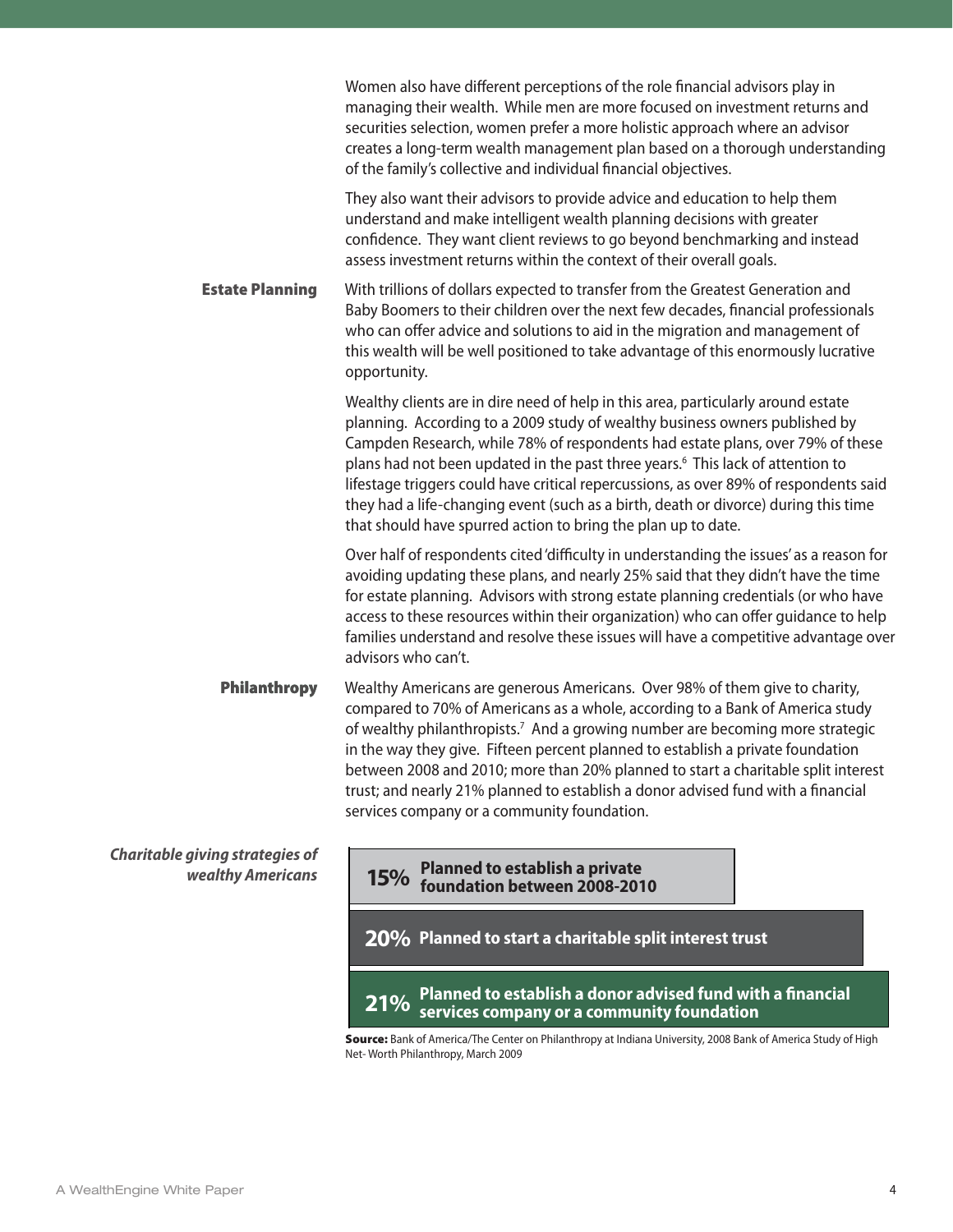Importantly, when wealthy Americans seek advice on charitable giving options, they turn primarily to accountants, attorneys and financial advisors. Yet, the advice they seek revolves mainly around maximizing tax advantages, rather than developing a family mission or investment-based giving strategy. These "softer side of philanthropy" discussions are generally reserved for development and planned giving officers within not-for-profit organizations and community foundations.

Most striking is that wealthy Americans generally contact their advisors for charitable giving advice and solutions, rather than the other way around. The lesson for advisors should be clear: if you don't proactively discuss philanthropy with your clients, they may decide to speak to someone else.



Source: Bank of America/The Center on Philanthropy at Indiana University, 2008 Bank of America Study of High Net- Worth Philanthropy, March 2009

Typically, even when armed with information about prospects, advisors tend to rely on traditional marketing approaches to win business—personal referrals, direct mail, email and invitations to wealth management seminars.

Aside from working referrals which sometimes pay off but are often difficult to generate, results from this broad-based prospecting strategy are usually inconsistent at best, and the process itself is almost always highly time-intensive and inefficient.

To be most effective and efficient in your prospecting, consider building detailed demographic and wealth profiles of prospects in your pipeline. Each should include a summary of advice you might provide to address a need you've identified and a strategy for raising this issue during your first meeting or discussion.

While your referral partners are always the best source for intelligence on your prospects, they may not always have extensive knowledge of these individuals' financial holdings and business activities or insights into their family dynamics and philanthropic pursuits. Fortunately, the Internet—and some excellent online tools—have emerged as key resources for filling in these information gaps and helping advisors be more informed.

Moving from Broad-Based Marketing

to Targeted Client Cultivation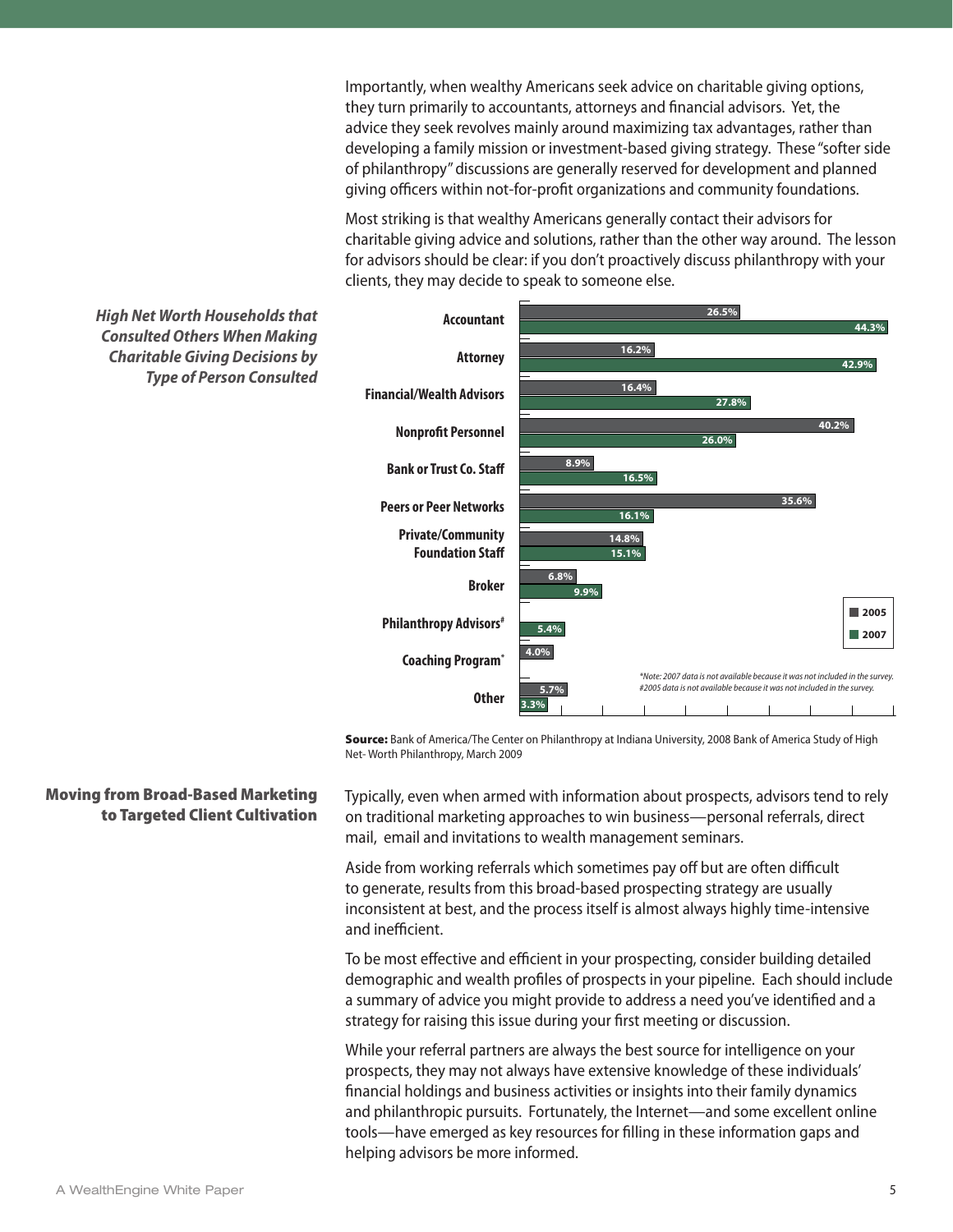| <b>Search &amp; Socialize</b>                                | Search engines can produce thousands of references to a prospect's publicly<br>disclosed financial transactions, charitable and political contributions and not-for-<br>profit board memberships. Social networking sites such as Facebook and LinkedIn<br>are becoming crucial sources for biographical, professional and lifestyle information.<br>Even traditional subscription-based databases like Dun & Bradstreet and Lexis Nexis<br>are accessible over the Internet but only provide a snapshot of the data picture. All<br>this information at your disposal, however, can present a number of challenges: |
|--------------------------------------------------------------|----------------------------------------------------------------------------------------------------------------------------------------------------------------------------------------------------------------------------------------------------------------------------------------------------------------------------------------------------------------------------------------------------------------------------------------------------------------------------------------------------------------------------------------------------------------------------------------------------------------------|
|                                                              | 1. Much of the information may be out-of-date or irrelevant                                                                                                                                                                                                                                                                                                                                                                                                                                                                                                                                                          |
|                                                              | 2. The accuracy or integrity of many sources of information cannot be verified,<br>particularly in "Wiki" sites that allow anyone to edit information without<br>substantiation                                                                                                                                                                                                                                                                                                                                                                                                                                      |
|                                                              | 3. Social networking site users may withhold or fail to update crucial information                                                                                                                                                                                                                                                                                                                                                                                                                                                                                                                                   |
|                                                              | 4. Sifting through hundreds of different sites to find the critical information you<br>need is time-consuming and inefficient                                                                                                                                                                                                                                                                                                                                                                                                                                                                                        |
| <b>WealthEngine: A Prospecting</b><br><b>Tool That Works</b> | Fortunately, there are services that collect data from reliable public and<br>proprietary databases and present them in an aggregated analytical format.<br>One of the most well known is WealthEngine.                                                                                                                                                                                                                                                                                                                                                                                                              |
|                                                              | This subscription-based online service allows you to build financial and<br>demographic profiles of clients and prospects by aggregating data from 30 wealth-<br>related data sources, including Dun & Bradstreet, Lexis Nexis Real Estate, Guidestar,                                                                                                                                                                                                                                                                                                                                                               |

*Foundation Trustees, Dialog,* and many other specialized databases.

WealthEngine's web-based prospecting tools draw from over 30 data sources to build a consolidated profile of your client or prospect:

- Axiom Household Profiles
- Cascaid—Philanthropist Profiles
- Charity Commission
- Circle of Friends
- D&B Business
- D&B Executives at Home
- DataQuick Assessment & Real Property **Sales**
- Dialog News
- Do Not Mail
- Experian
- FAME
- Federal Aviation Administration Airmen and Aircrafts
- Federal Election Commission **Contributors**
- GuideStar Foundation Trustees
- GuideStar Nonprofit Directors & **Executives**
- Hemscott Public Company Directors
- IRS Section 527 Directors & **Organizations**
- JGA Charitable Donations
- LexisNexis Real Estate
- Marquis Who's Who Biographies
- Merchant Vessels of the USA (Boat Ownership)
- Pension Data from Federal Form 5500
- Philanthropic Gifts
- Physician Profiles
- POW&R Wealthy Individuals
- Reuters Market Guide Profiles
- Social Security Administration Master Death Index
- State Political Donations
- UK Aircrafts
- UK Political Donations
- U.S. Securities & Exchange Commission Filings Waltman Charitable Gifts
- Waltman Directors
- WealthEngine Charitable Donations
- WealthID Stock Information
- Zoominfo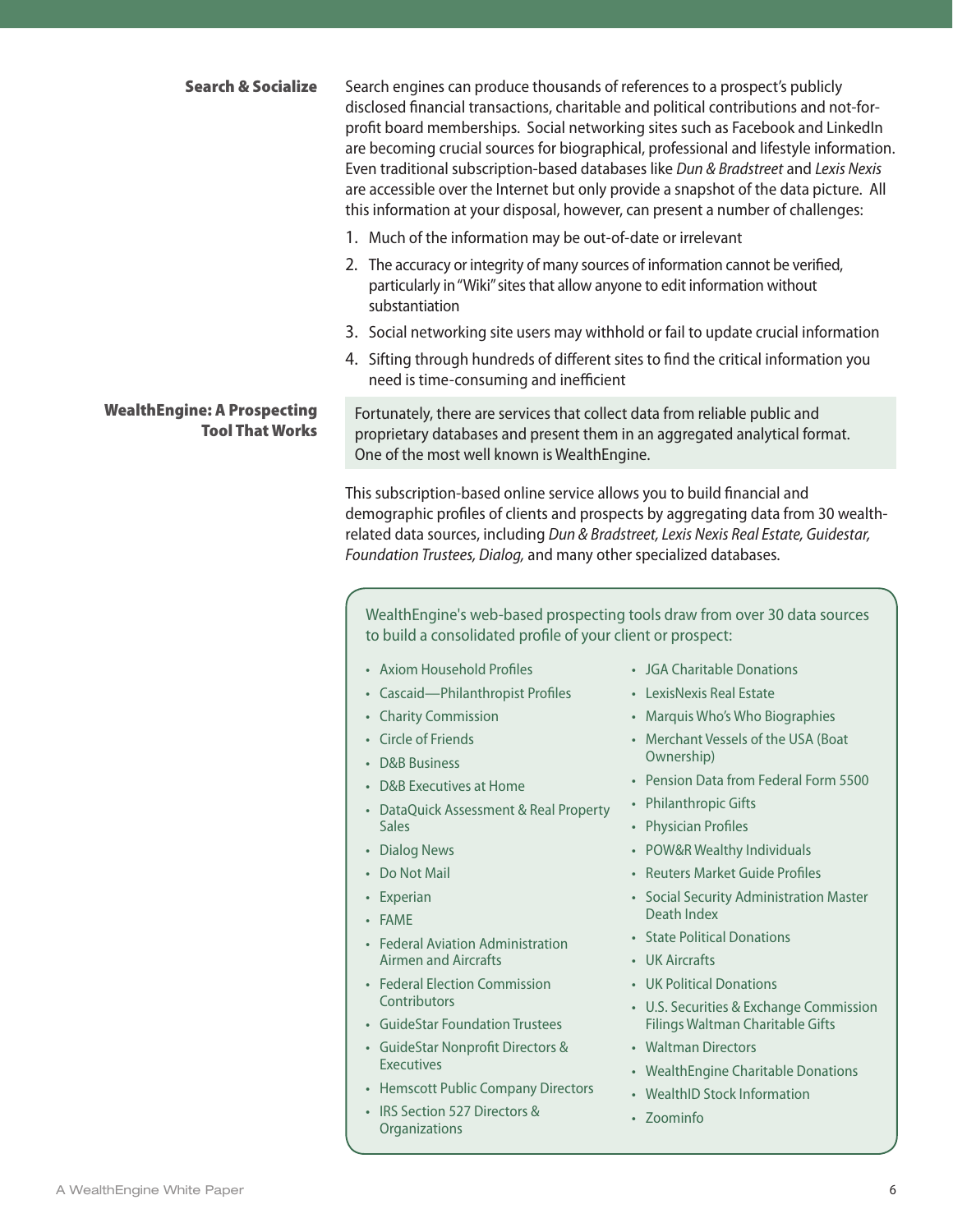Depending upon available information, a WealthEngine profile will reveal the following details about your client or prospect:

- Current income and net worth
- Age
- Marital status
- Number of adults & children in the household
- Auto, boat and airplane ownership
- Current and past employers
- Private business ownership
- Corporate board memberships
- Ownership in company stock
- Recent stock transactions
- Real estate holdings and transactions
- Charitable donations
- Estimated charitable giving potential
- Relationships with private foundations
- Political contributions
- Outstanding liens
- Filings for Social Security benefits
- Not-for-profit board memberships and volunteer activities • Accredited investor status

Since the results of a search are only as accurate as the independent databases from which it pulls information, WealthEngine takes the extra step of assigning a unique "quality of match" rating that ensures the reliability of the data.

Identifying Situations—and the Opportunities They Present Having this depth of prospect information at your fingertips can make it easier to identify situations where you may be able to offer helpful financial guidance. Let's examine a few hypothetical examples of what a WealthEngine search on a prospect might reveal and the opportunities that might arise from these situations.

| <b>Situation</b>   | A 67-year old Chicago corporate executive who no longer appears on the<br>company's board of directors has recently bought a condominium in Florida<br>while selling his primary home and half of his company stock.                                                                                                                                                         |
|--------------------|------------------------------------------------------------------------------------------------------------------------------------------------------------------------------------------------------------------------------------------------------------------------------------------------------------------------------------------------------------------------------|
| <b>Opportunity</b> | This prospect has probably just retired and may be looking for ways to<br>offset the capital gains from the sale of these assets and reinvest his cash to<br>generate income to support his retirement.                                                                                                                                                                      |
| <b>Situation</b>   | A high profile couple who together started a software company is divorcing<br>and the settlement terms require equity ownership of the company to be split<br>down the middle. The wife has decided to move on and has just filed business<br>registration documents for her new technology start-up.                                                                        |
| <b>Opportunity</b> | She may be planning to liquidate her stake in the previous company and<br>invest the proceeds to create a more diversified investment portfolio.                                                                                                                                                                                                                             |
| <b>Situation</b>   | A 55-year old multi-millionaire who has never married and has no children<br>has recently sold half of his stock in a chain of outdoor apparel stores<br>he started. He then donated the proceeds to two different advocacy<br>organizations on whose boards he now serves. Articles about his<br>philanthropy have appeared in a number of local and national publications. |
| <b>Opportunity</b> | Given his philanthropic commitment and absence of heirs, he may be a<br>strong prospect to start a private foundation devoted to advocacy programs<br>for the homeless.                                                                                                                                                                                                      |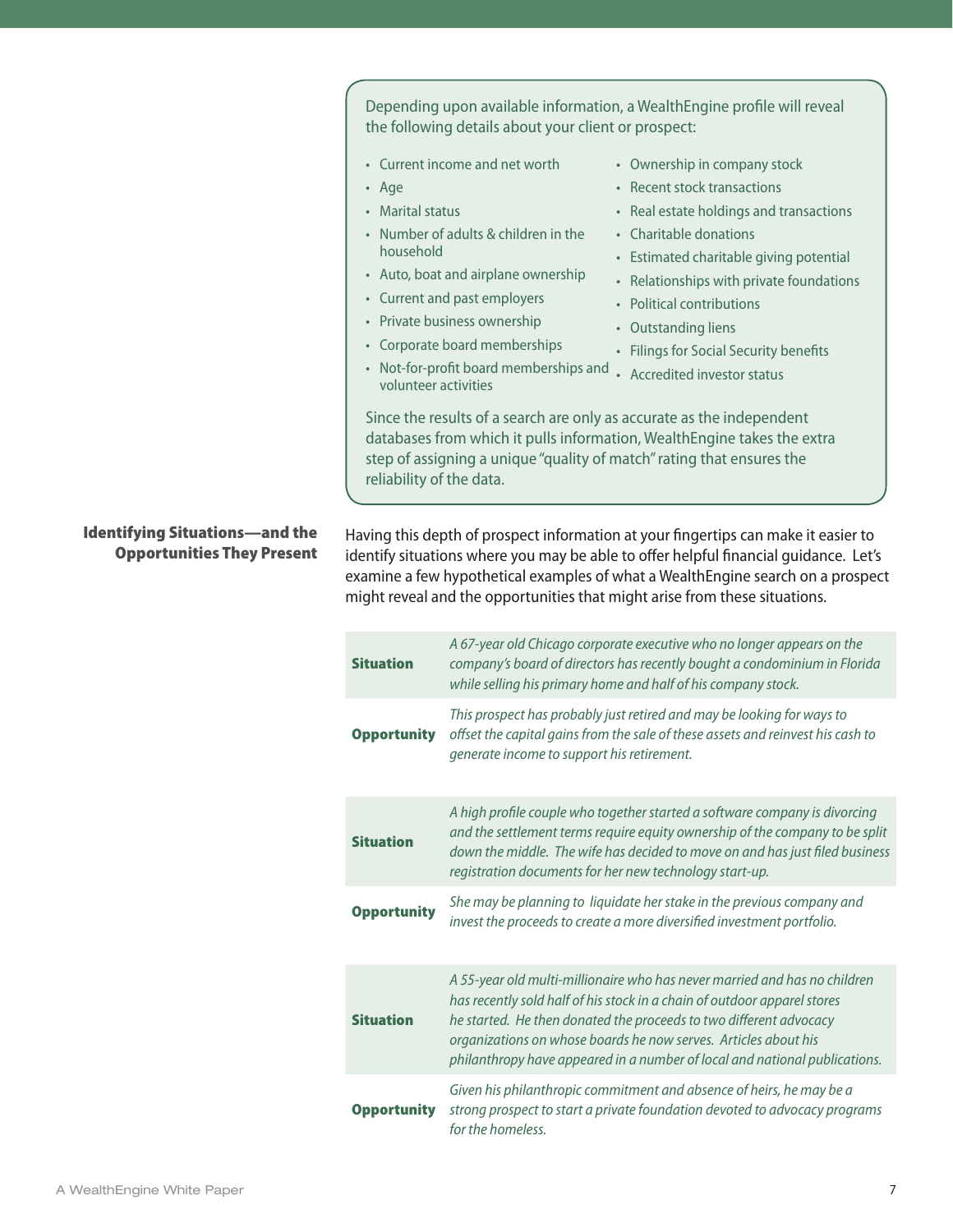While referrals represent a tried and true method of business development, really solid referrals are hard to come by and your referral pipeline can quickly dry up. One of WealthEngine's most powerful features is its "Circle of Friends" functionality. For every person researched, it can produce a list of his or her social and professional ties, including fellow board directors of public companies and not-for-profit organizations and trustees of private foundations. Essentially, it acts as an online referral pipeline.

"WealthEngine's Circle of Friends feature is like an automated referral program. My advisors research a client or prospect and with one click, they can exponentially expand their prospect pools to include people in their clients' social circles, as well as past and present professional associates. It's an incredibly efficient tool."

> —C.J. Rendic, Principal, Parallel Advisors, LLC San Francisco, CA

Sizing Up Opportunity in Your Territory

In addition to researching individuals, WealthEngine has a powerful lead generator application, aptly called Prospect Generator, that lets you create a customized list of high net worth individuals that meet your prospecting criteria. You can search across:

| <b>Specific</b><br><b>Zip Codes</b> | <b>Income</b><br><b>Levels</b> | Real Estate | <b>Stock</b><br>Holdings   Ownership   Revenue | <b>Business</b> | Charitable<br>& Political<br><b>Donations</b> |
|-------------------------------------|--------------------------------|-------------|------------------------------------------------|-----------------|-----------------------------------------------|
|-------------------------------------|--------------------------------|-------------|------------------------------------------------|-----------------|-----------------------------------------------|

Simply clicking on any name on the list produces a consolidated, comprehensive wealth profile of that individual.

"Our advisors have been very effective in using WealthEngine's Prospect Generator tool to build and refresh their pipelines with new sources of wealth. Being able to search in certain geographies and uncover private business owners has proven lucrative to some of our more innovative advisors."

> —Jordan Berlin, Senior Managing Director, Advanced Equities, Inc. New York, NY

More than 99% of all businesses are small businesses, and family owned businesses accounted for 89% of all businesses in America in 2004.<sup>8</sup> WealthEngine proves invaluable when it comes to finding information about these private business owners and their executives. Leveraging data from *Dun & Bradstreet, Marquis Who's Who, Reuters Market Guide* and other sources, it can provide personal background information, addresses and compensation figures for the highest paid company directors as well as officers and owners of 10% or more in a publicly traded company. WealthEngine can also point out hard-to-find information on the structure, revenue and leadership of private and family owned businesses, whose owners account for a significant portion of wealth in America.

### Reaching Executives and Entrepreneurs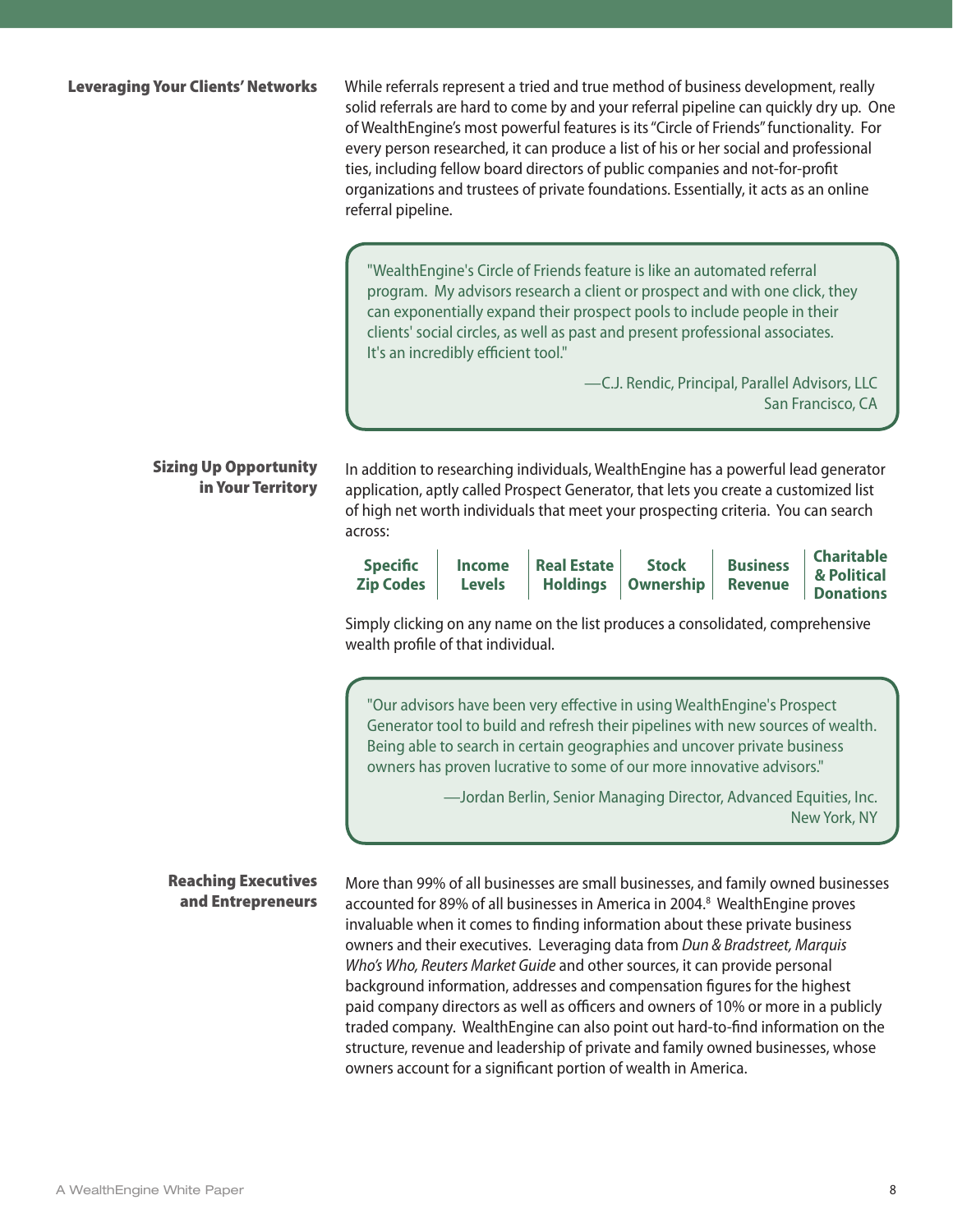# Where Data Operations Meets Business **Development: A Case Study**

### **Optimizing New Business Development Efforts at the Institutional Level**

In addition to its self-service web-based interface, WealthEngine also offers customized research services that can help business development teams deepen client relationships.

For example, in a large private bank or wealth management firm, client information is often limited to basic accountlevel data supplemented with additional information an advisor enters into a CRM system. If the client only has a deposit or credit relationship, the company may have only a limited view of that client's complete financial picture.

 WealthEngine can help fill in these information gaps by screening the firm's client lists against its 30 databases and returning a data file with complete wealth profiles and scores for each client. Understanding data security issues, the process can also be reversed so that client data never travels beyond the firm's firewalls.

## **Using this Automated Approach for Targeted Selling Efforts**

In this hypothetical example, the charitable services group within a private bank targets 5% of its ultra high net-worth clients to start a family foundation within the next three years. The business development team decides that the best way to identify viable prospects is to understand the demographic and wealth characteristics of its current foundation clients.

Client information in the firm's accounting system is limited to account types and balances, and its CRM system does not provide an adequate level of background information to aid in prospecting efforts.

In this situation, the firm provides WealthEngine with the names and addresses of its family foundation clients, requesting publicly available information on each client's estimated total net worth and income, number of properties owned, marital status, occupation, retirement status, business ownership, estimated charitable giving capacity, notfor-profit board memberships and political contributions. WealthEngine runs these names against its analysis engine to generate demographic records for each client.

The bank appends their existing family foundation client records with this supplementary information and analyzes it to find the common demographic characteristics of the individuals who manage these foundations.

In a similar exercise conducted by WealthEngine for one of America's largest wealth management firms, these commonalities were revealed among its family foundation clients (The average age of each client was 64):

| $\vert$ Had an average estimated total net worth of \$10 million +                         | 86% |
|--------------------------------------------------------------------------------------------|-----|
| Retired                                                                                    | 62% |
| Either private business owners or partners or senior<br>executives within public companies | 79% |
| Served on the board of at least one not-for-profit organization                            | 82% |
| Sold company stock within the past three years                                             | 46% |

The firm was able to use these 'sweet spot' characteristics to identify similar clients in their advisors' books of business, improving sales efficiency and resulting in more than 70 private foundation deals in six months.